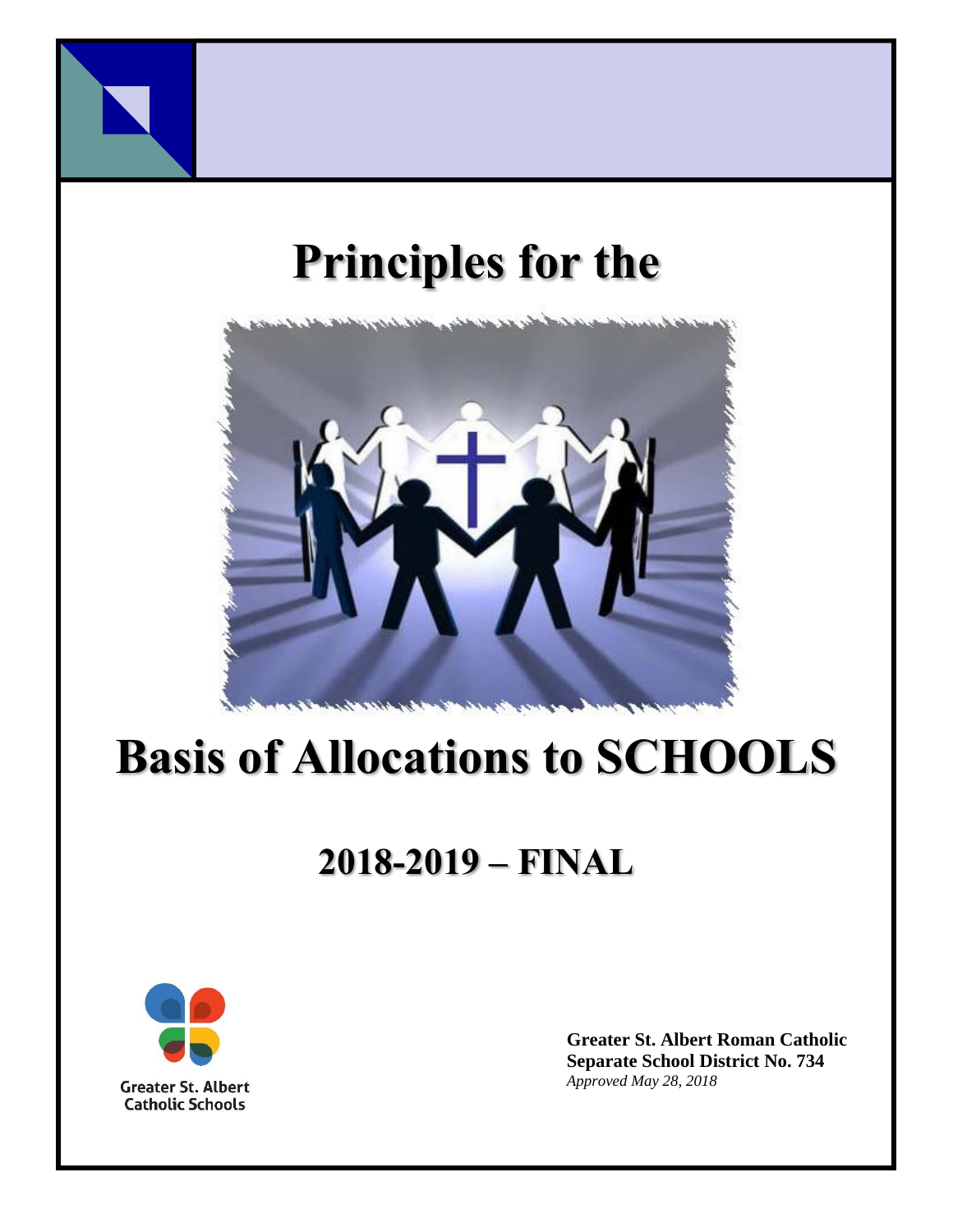$\mathbf{z}$   $\mathbf{z}$ 

 $\mathbf{Z}$   $\mathbf{Z}$ 

# **PRINCIPLES FOR THE BASIS OF ALLOCATIONS**

 $\blacksquare$ 

The Principles for the Basis of Allocations flow from the foundational statements of the District and are grounded in the Catholic understanding of the common good. The three essential components of the common good are subsidiarity, solidarity, and socialization. By subsidiarity, it is understood that decisions are best made by those persons closest to the source where such decisions will be applied. However, while the Principles acknowledge the benefit of site-based management, they also honor the need for solidarity among our schools, assuming that all areas of financial allocation in the District have a shared role in serving the needs of students. Finally, socialization is deemed to be the value that bridges the two previous components together. It assumes that all who work on behalf of students must be active in demonstrating behaviors that support each other with respect to the interdependent nature of everyone working for the needs of all students. Consequently, from time-to-time, adjustments to the student-based and the

District's budgets may be required to facilitate prudent fiscal stewardship of the District.

#### $\mathbf{z}$   $\mathbf{z}$

#### **OVERALL BUDGET PRINCIPLES**

All Schools and Departments will:

- Be responsive to programming needs that enable students to meet the Standards of Education prescribed by the Minister of Education
- Ensure that K-12 Religious Education may be part of a student's program plan, to thrive both intellectually and spiritually
- Develop program plans and pedagogy that places students in the center and in charge of the learning process
- Make efforts to transition away from a traditional library toward a learning commons environment which promotes an inclusive, flexible, learner-centered, physical and/or virtual space for collaboration, inquiry, imagination and play to expand and deepen learning for individual students and groups
- Deploy technology supporting pedagogy that improves learning for all students
- Support targeted and specific intervention plans for indigenous learners with the differentiated grant dollars provided for this purpose
- Further "best practices" and efficiencies in achieving outcomes so that optimal service can be provided to all students
- Support learning environments that are safe, happy, and healthy so students can learn, live fully, and serve others
- Build capacity of staff to assist the principal in furthering the faith and instructional leadership priorities of the District.

1

 $\blacktriangleright$ 

 $\blacksquare$ 





 $\blacksquare$ 

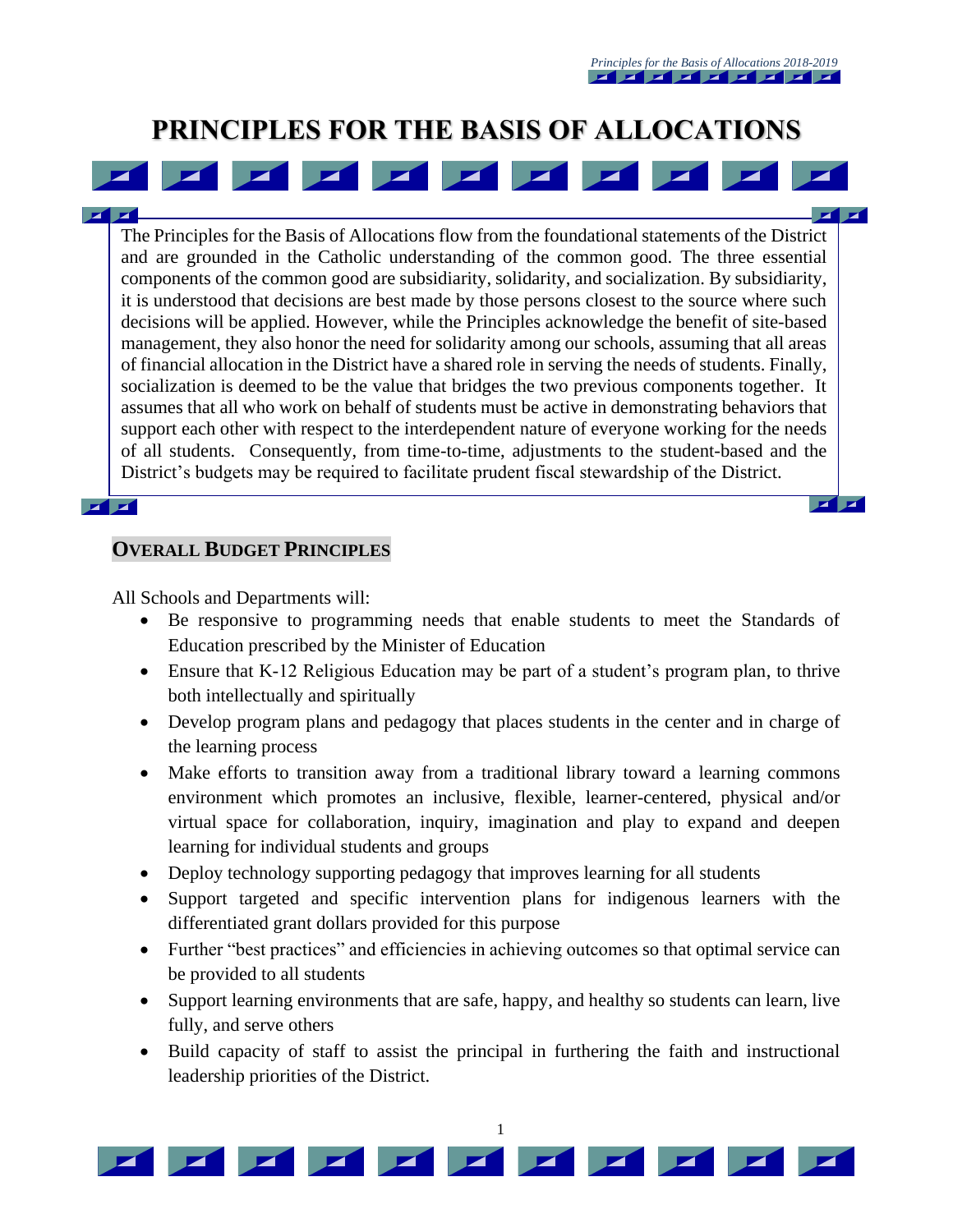#### **BUDGET PROCESS AND THE DETERMINATION OF ALLOCATIONS BY ENVELOPE**

The Board of Trustees is responsible for the success of all students on an equitable basis. Each site shall deploy its resources based on a strategy that best suits its school community through the development of an Organizing for Learning Plan for the purposes of identification of staffing needs.

The District's annual budget process for the next school year begins in November of each year with confirmation of the current year's funding, which will be used as a comparison to the estimated revenues anticipated for the following year with NO increase in rates.

All expected funding is categorized into 3 basic areas:

- 1. Targeted Funding, with specific reporting requirements and not directly available for general instruction such as:
	- Program Unit Funding
	- **External Services**
	- Donations specific to School Generated Funds
	- Secondments (placement of staff with external agencies)
- 2. Other Funding, directed to specific areas such as:
	- Operations and Maintenance / Capital Allocations
	- **Transportation**
	- Governance and Administration
	- Other Specific Amounts for Instruction (i.e. Home Education, English as a Second Language, FMNI, One-time Grants, Federal Funding, and any other instructional or supplemental funds that will be allocated outside the classroom funding allocation model, according to need).

All areas served by funds in these categories are expected to have balanced budgets (Revenues less 3.6% = Expenditures)

- 3. K-12 Instruction to Schools funds available for directly funding the classroom that include the following:
	- Basic Instruction Rate  $(K-9)$
	- Class Size Base Rate  $(K-3)$
	- Earned Credit Enrollment Units (CEU's) Tiers 1-4 (10-12)
	- High School Flexible Funding (three-year average)
	- Socio-Economic Status Rate

Enrolment projections are developed by the Secretary-Treasurer in conjunction with Principals, including the application of average entrance and retention rates to specific programs for planning purposes. Initial projections are conservative and based on the last three to five year average enrolment in Kindergarten and the roll-over of all other grades.

These conservative projections are then forwarded to schools for comment.

Funding for staffing is held centrally at the district level.



 $\overline{2}$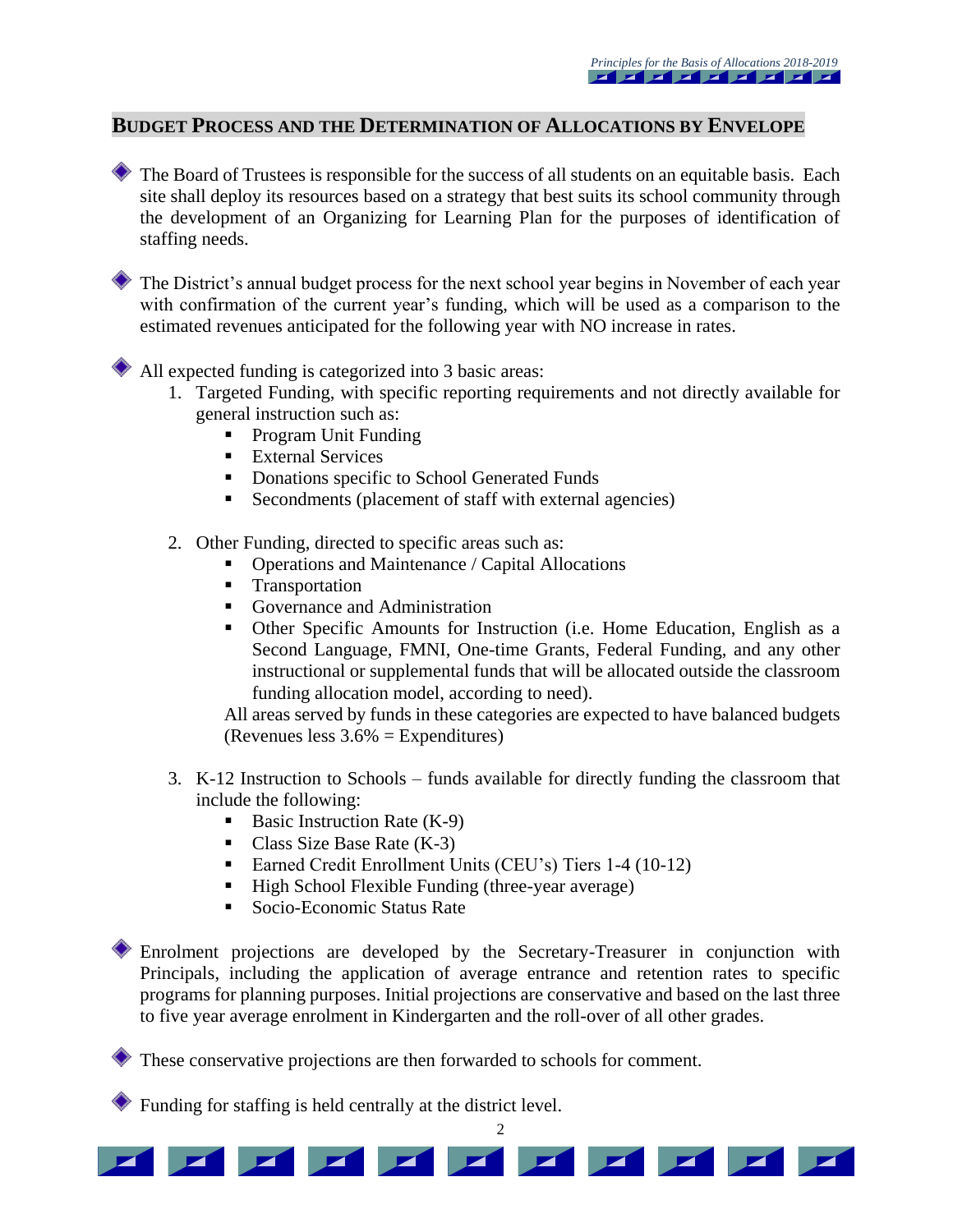Funding for supplies and services is provided directly to school sites for management by the School Principal.

Selected costs are managed at the central level, through program budgets, to benefit all students as outlined in the Centralized Needs Addendum on page 10.

#### **STUDENT-BASED DECISION MAKING**

- Each site Principal shall deploy assigned Allocations (either an FTE for staff or funding for supplies and services) based on a strategy that best suits its school community, keeping in mind the following:
	- a) Student-based decision making is defined as a process for allowing appropriate responsibility and accountability for decisions to the stakeholders at the school level. The concept of student-based decision making is based on a strategy that those most closely connected with the education of children are capable, can be trusted and are ultimately responsible for making decisions that affect the school lives of students. The process of bringing together all stakeholders, staff, students, parents, church, and community members should have the effect of releasing the boundless energy, dedication and creativity of those people who function closest to the implementation of the learning and teaching process.
- The District believes that given an appropriate level of authority and resources, student-based decision making will enhance student achievement and increase the effectiveness and efficiency of the delivery of the school's instructional program.

#### **IMPLEMENTATION OF STUDENT-BASED DECISION MAKING**

The implementation of student-based decision making requires the sites to meet the following legal conditions:

- a) Provincial statutes and regulations;
- b) School board policies and administrative procedures;
- c) All contracts and terms of employment; and
- d) School board resolutions

The Principal of the school shall be responsible and accountable to the Superintendent for the implementation of student-based decision making at the school level.

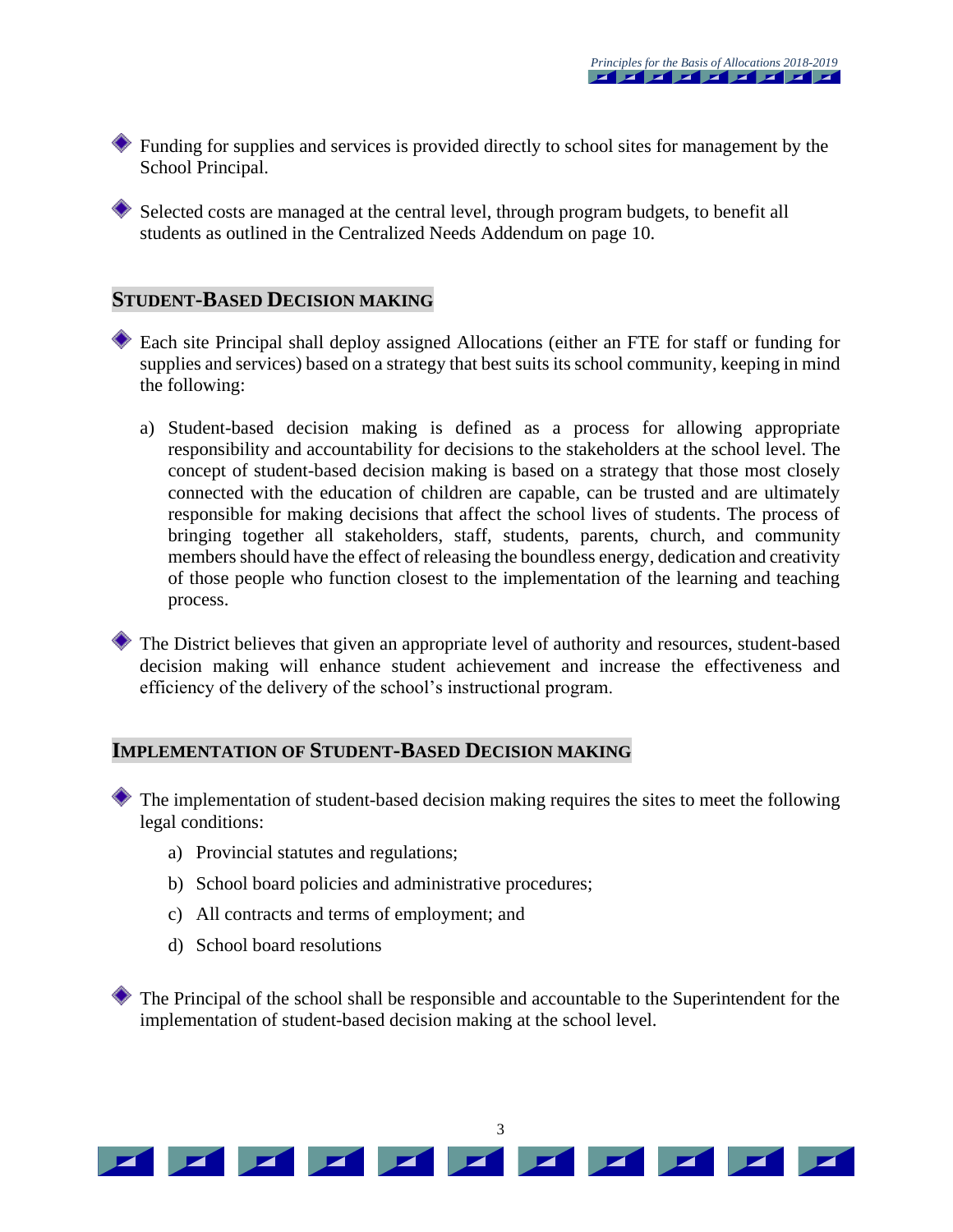#### **STUDENT-BASED BUDGET ALLOCATIONS**

- - All site Principals will play a key role in determining the staffing requirements at their sites, but the funding for staffing will remain in a central fund for monitoring purposes. FTE staffing allocations will be provided as follows:
		- a) To elementary, middle years, junior, and senior high school sites, based on Board approved class size standards for Kindergarten to Grade 12. Funding will remain at the District level while the allocations to schools will be based on full-time equivalent (FTE) teachers required to achieve the class size standard at each grade level according to established average teacher salary, as determined by the Finance Department from year to year.

Site-based budgets for all schools will be limited to supplies and services and the following procedures will aid in transparency and accountability:

- a) The primary collection site for all enrolments will be MyBudgetFile (MBF).
- b) The specified MBF budget will be closed according to established timelines to maintain the information and support the Budget submission to Alberta Education. Subsequent working budgets will be made available thereafter for school input, from time to time.
- c) The student-based operating supplies and services budget is based on actual enrolments confirmed by the school on September  $30<sup>th</sup>$  of each school year. The budget will be closed in mid-October and remain closed for the duration of the semester. A final budget will be available in mid-February for updating.
- i) The final student-based budget will be available in mid-February, and remain open to allow ample time for schools and District office to finalize details. This budget will confirm results and include minor adjustments necessary. Any adjustments after closing will be reflected in the variance between budget and actual results.
- Independent iLRN Centres will exist at SACHS and MCHS, while ESSMY may be part of St. Gabriel High School. This model may be modified, as required, by the Secretary Treasurer and any modifications shall be reported to the Board.

#### **SCHOOL ALLOCATION MODEL**

The monitoring of funding for all diverse needs staff (certified and support) will remain under the direction of the Assistant Superintendent of Learning Services or designate to provide consistency of programming and services in all schools. Funding for this purpose will consist of the Inclusive Education Grant received from Alberta Education as per the District's Profile and any further funding made available to the central diverse needs pool at a rate per FTE as specified in the addendum.

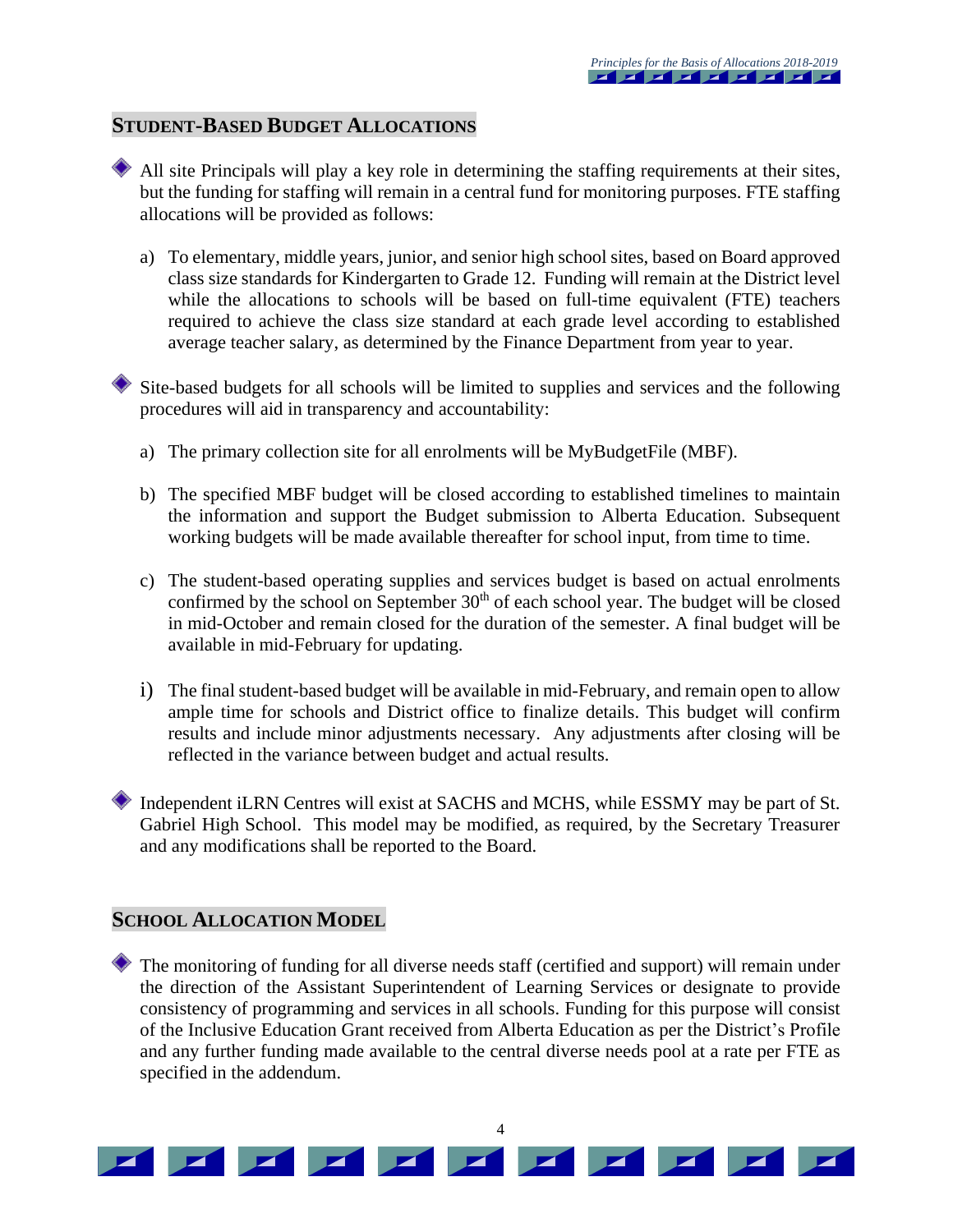Initial FTE allocations for staff will be based on enrollments confirmed on September  $30<sup>th</sup>$ . The final FTE Allocations will be based on the Organizing for Learning Plan submitted, reviewed, and approved.

- a) For FTE allocation purposes only, St. Albert Catholic High School (SACHS), Morinville Community High School (MCHS), École Secondaire Ste. Marguerite d'Youville (ESSMY) will all be designated as a high school. Teacher preparation time for both junior (grade 7-9) and senior (grades 10-12) components that exist at a school will be allocated preparation time at 12.5% to recognize the staffing of the entire school is in accordance with 1,000 hours of annual instruction.
- b) The FTE allocation for certificated staff (K to 12) will be based on the latest District average teacher salary and benefit cost, times the required teacher FTE determined by the application of the Board approved class size standard to the grade population, as directed by the Assistant Superintendent in consultation with school administration. The FTE allocation for certificated staff is a number rather than a dollar value. The certificated staff allocation (K to 12) will also include the actual amount of any contractual certified allowances for the Principal, the Vice-Principal, and any eligible Religious Studies teachers. All other allowances are considered site-based decisions and must be funded from all other allocations. The District average for teacher salary and benefits may be modified from time to time, as necessary, to reflect negotiated increases. The Board approved class size standard is outlined below, but may be modified as necessary, by a Board Motion.

| ECS to Grade 3           | 21.5 students |
|--------------------------|---------------|
| $\bullet$ Grade 4 to 6   | 26.5 students |
| $\bullet$ Grade 7 to 9   | 28.0 students |
| $\bullet$ Grade 10 to 12 | 31.5 students |

c) All sites will receive an FTE allocation for school based administration, as part of their certified FTE, based on the following schedule:

| $\bullet$ 0 – 400 | 1.5 FTE |
|-------------------|---------|
| $\bullet$ 401-700 | 2.0 FTE |
| $\bullet$ 701 +   | 2.5 FTE |

- d) All sites will receive an allocation of 0.2 FTE for Pedagogy and Technology as part of the Funded FTE Rate for their Certified Allocation.
- e) All sites will receive an allocation of 0.1 FTE for Chaplaincy as part of the Funded FTE Rate for their Certified Allocation.
- f) All sites will receive an allocation for a Learning Commons, based on a percentage of the established Teacher Average Salary & Benefit amount as specified in the addendum. Sites will have flexibility in the deployment of the funding to best meet the needs of their school community. It is the responsibility of school administration to ensure a minimum of half

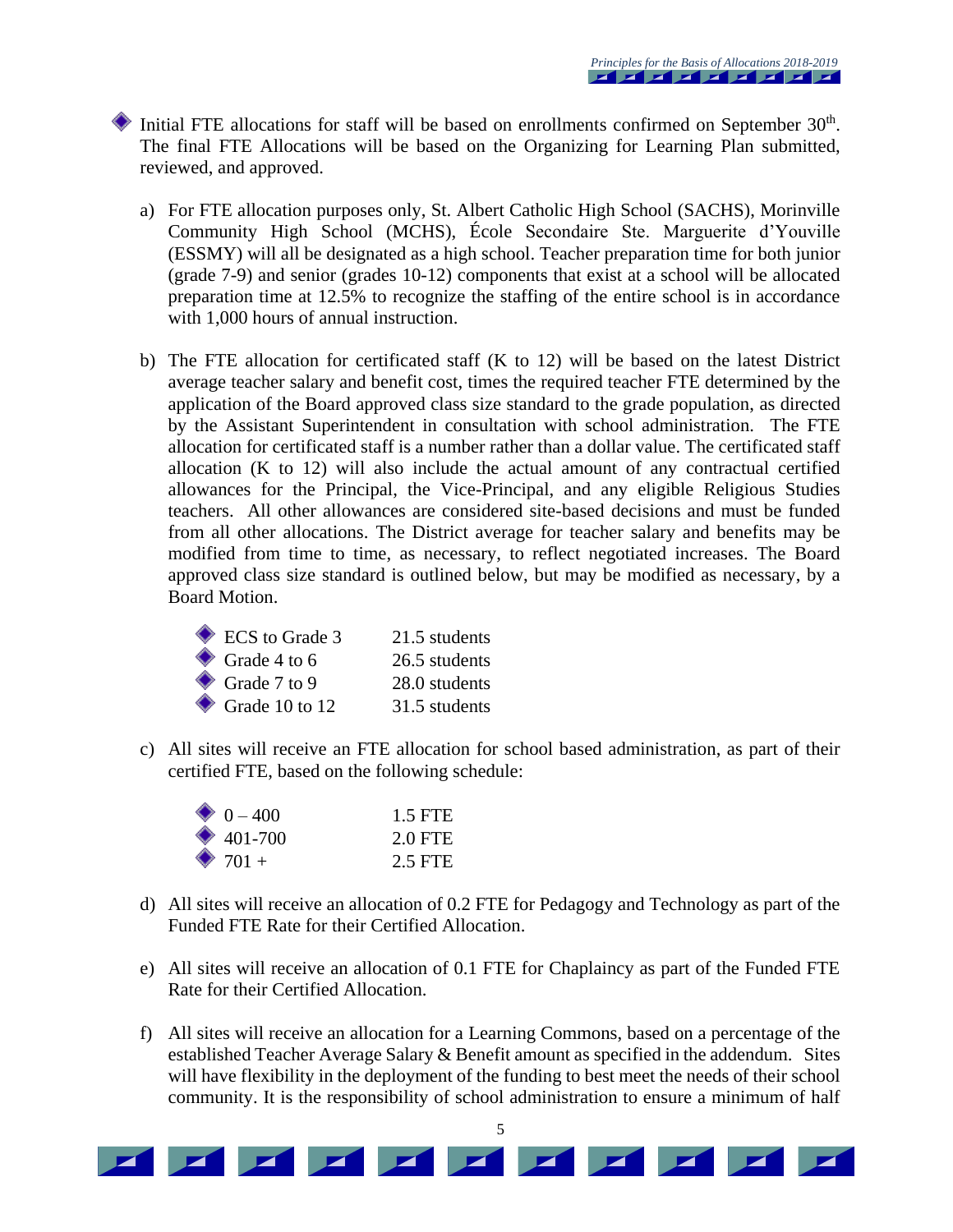the allocation provided is used to fund a Library Tech position or a Teacher position at their site's Learning Commons. Any funding not used to fund the Learning Commons will be available to the school for supplies & services or supplemental Certified Staff.

g) All sites will receive an allocation for secretarial support, based on the current grid maximum (average for SOS I & SOS II) and 10.5 months, including benefits  $@$  30%:

| $\bullet$ 0-400   | $1.5$ FTF |
|-------------------|-----------|
| $\bullet$ 401-600 | $2.0$ FTF |
| $\bullet$ 601-800 | 2.5 FTF   |
| $\bullet$ 800+    | $3.0$ FTF |

- h) All high school sites will receive an allocation for a Business Manager, based on the current grid maximum for 10 months, including benefits @ 30%. It is up to site administration to deploy the allocation as is best suited to the school community.
- i) All sites will receive an allocation for supplies and services distributed on a per student basis, specified in the addendum.
- j) All French Immersion sites (École Father Jan, École Marie Poburan, École Georges H. Primeau, École Notre Dame, École Secondaire Ste. Marguerite d'Youville, St. Albert Catholic High School, and Morinville Community High School) will receive an allocation for resources distributed at the rate specified in the addendum per each "French" Grade 1- 12 student.
- k) All dual track French Immersion sites (École Notre Dame, École Georges H. Primeau, MCHS, and SACHS) will receive an FTE allocation per grade level as specified in the addendum.
- l) All school sites will have access to a contingency fund to support and/or supplement the FTE allocation provided through the Basis of Allocations to Schools process, should the process be inadequate for any school community. The value of the contingency fund may vary from year to year. The Board of Trustees will set contingency FTE during the preliminary budget review process. Available contingency will be provided to schools on a highest to lowest need basis through a collaborative process involving Learning Services, Human Resources, the Secretary Treasurer, and the school. When requesting access to contingency the Principal must submit the Organizing for Learning Plan for review, an outline of the shortfall in FTE and the impact on the school community, along with an explanation of how the contingency will improve the student experience.
- m) All school budget sites will be required to submit a balanced budget. Exceptions must be approved in writing by the Secretary-Treasurer.
- n) Any site "operating surplus" will be automatically applied to offset any other District deficit before being considered for contribution to the accumulated operating reserves.

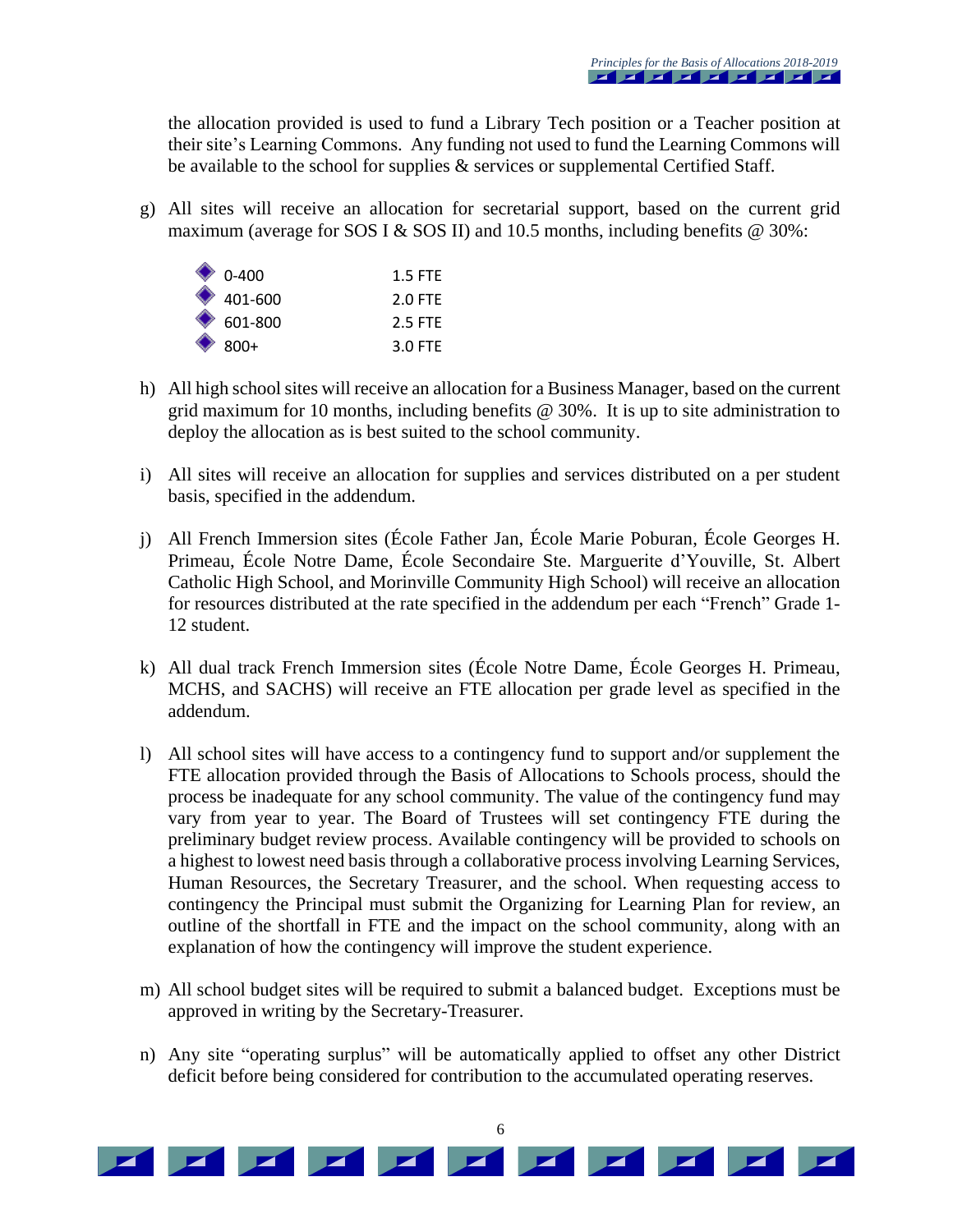o) Any site "operating deficit" must be covered by available school generated funds, as determined collaboratively between school administration and the Finance Department. If available funds are not sufficient to cover the "operating deficit", the remaining amount will be automatically applied to the following school year as a reduction to the subsequent year's available allocations.

### **SCHOOL GENERATED FUNDS**

School Generated Funds (SGF) are funds raised by activities that come under the control and responsibility of school management (usually the principal and/or those reporting to him/her). It is the responsibility of District Office to develop, maintain, and oversee adherence to appropriate policies and procedures to ensure monies related to SGF are received, receipted, recorded and safeguarded and that proper records are maintained.

The two types of revenue that are collected at the school level are classified as follows:

- 1. Funds collected at the school and expended at the District level
- 2. Funds collected at the school and expended at the school level
- Monies collected at the school level, for instructional purposes, such as lunch program fees and any other fees for sales of goods or supplies are remitted to District Office, added to the school's Instructional Materials (IM) budget and deployed accordingly on the purpose for which they were intended.
	- Monies collected and retained at the school, such as yearbook sales, graduation fees, field trips and monies received from *unincorporated* parent advisory groups. These types of fees will fall into two categories, some for an intended purpose that will be remitted to District Office and added to the school's Instructional Materials (IM) budget by mid-June of each year, and those with external restrictions, which will remain in the school account and carry-over to the next year.
- All EXTERNALLY RESTRICTED funds require supporting documentation on file at the school, with scanned copies forwarded to the Finance Department. Documentation must include the initial letter to the relevant stakeholders, outlining the means to collect funds, what the funds are to be used for, and the specific intention for any surplus funds as well as subsequent correspondence, and/or any newsletters used to communicate that information. If tickets are provided, use of targeted and surplus funds must be identified on the back of the ticket.

#### **FEES**

Board directed fees for ECS and Learning Resources have been eliminated for 2017-2018 and 2018-19, replaced by specific funding from Alberta Education. The Government funds will be applied to General Revenue for the District as part of the funding source of the Student Supplies and Services Allocation. See the attached addendum for rates. *Bill 1 – An Act to Reduce School Fees*, came into effect for 2017-18 and through the new School Fees and Costs Regulation, parents will no longer be charged fees for textbooks; workbooks; photocopying and printing; or paper. In addition, all remaining fees must meet several criteria, including being clearly

7

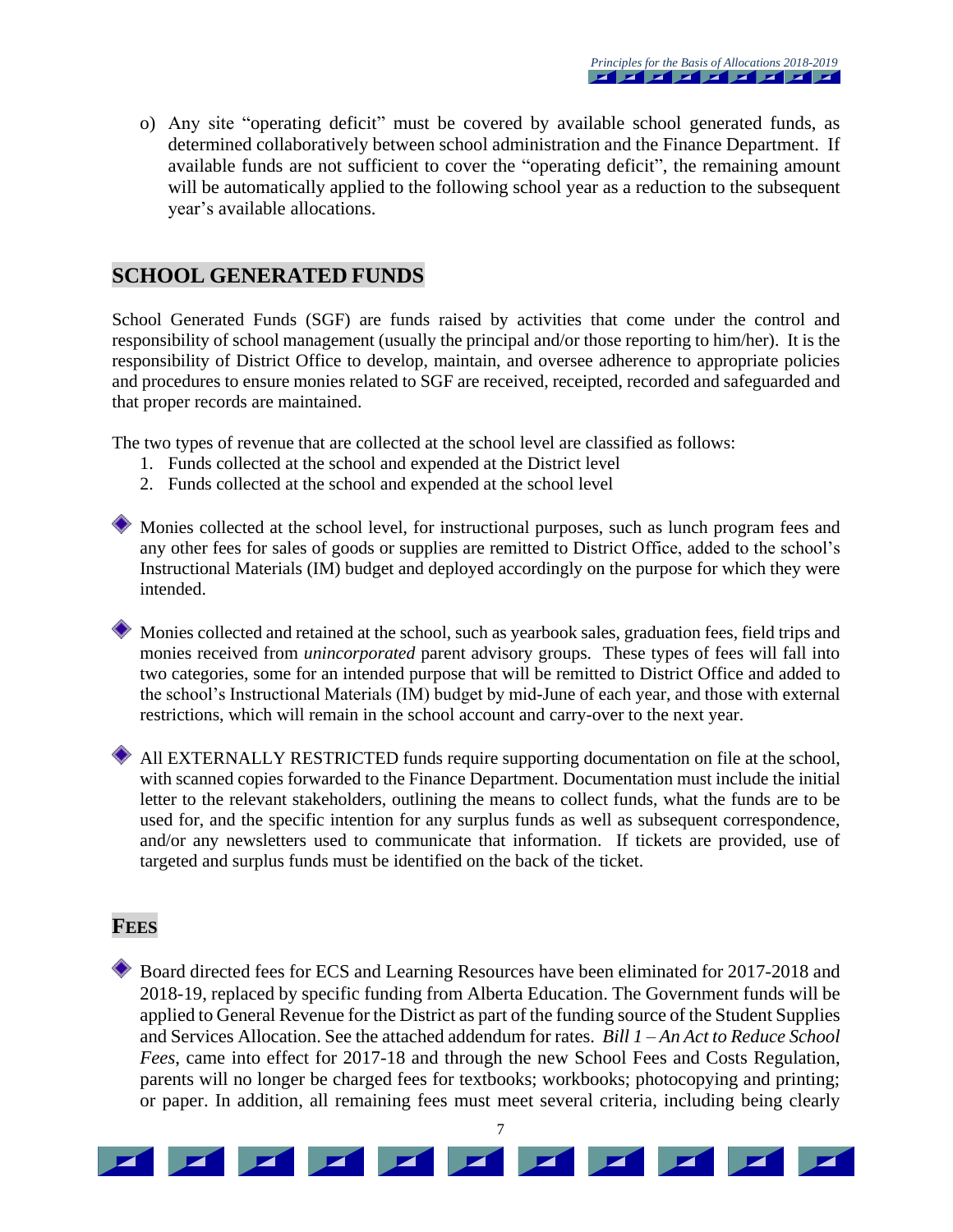expressed in a board's fee schedule, as well as being connected to a specific good or service. Therefore, common or generic fees—often previously referred to, among other titles, as instructional fees, instructional materials, or basic fees—can no longer be charged.

The out-of-province annual tuition fees are determined by the Secretary-Treasurer, approved by the Board, and specified in the attached addendum. All out-of-province tuition fees must be administered through the Finance Department at District Office by September 30<sup>th</sup> of each year and are subject to the withholding of 3.6% for District administration.

All school based fees must be provided for input by the parent community and discussed at a school council meeting prior to March 1<sup>st</sup> of the school year, prior to the school year in which the fee becomes effective. Evidence of discussion, by way of a meeting date, must be provided to the Secretary-Treasurer on an annual basis, no later than April 1<sup>st</sup> of the school year, prior to the school year in which the fee becomes effective. Any change in fees must be substantiated by a demonstrated need, clearly outlined in writing, and approved by the Secretary Treasurer prior to presentation to the Board for approval. The Board of Trustees will make the final approval on all Fees.

A summary of all school based fees in support of the general curriculum must be submitted to the Secretary-Treasurer by April 1<sup>st</sup> and will be presented to the Council of Councils for consultation and input between April 15<sup>th</sup> and May 15<sup>th</sup> prior to consideration by the Board. Once opportunity for parental input has been provided for and received, a school-by-school fee schedule along with a summary schedule will be presented to the Board for approval each year by May  $31<sup>st</sup>$  (or at the last meeting of the month in which the budget must be approved) prior to the start of the school year in which they apply. School-based Fees must not be assessed by schools until approval by the Board is granted. A fee increase of 5% or more, from the previous year, requires Ministerial Approval.

All extra-curricular fees, such as athletic team fees, should be communicated to parents and should be limited to operating expenses for the current season of the team. All fees will be shared with the school administration and forwarded to the Secretary-Treasurer as soon as they are set in any given school year. This information will be shared with the Board, as it becomes available.

All fees to be charged in a given school year, regardless of when they are actually assessed, must appear on the fee schedule to be approved by the Board, no later than the last meeting of the month in which the District Budget is to be approved. If the fees are not listed on the fee schedule approved by the Board, they shall not be charged at any time in that school year. A fee schedule, indicating the MAXIMUM per student fee to be charged during any given school year shall be posted both on the school website and the district website.

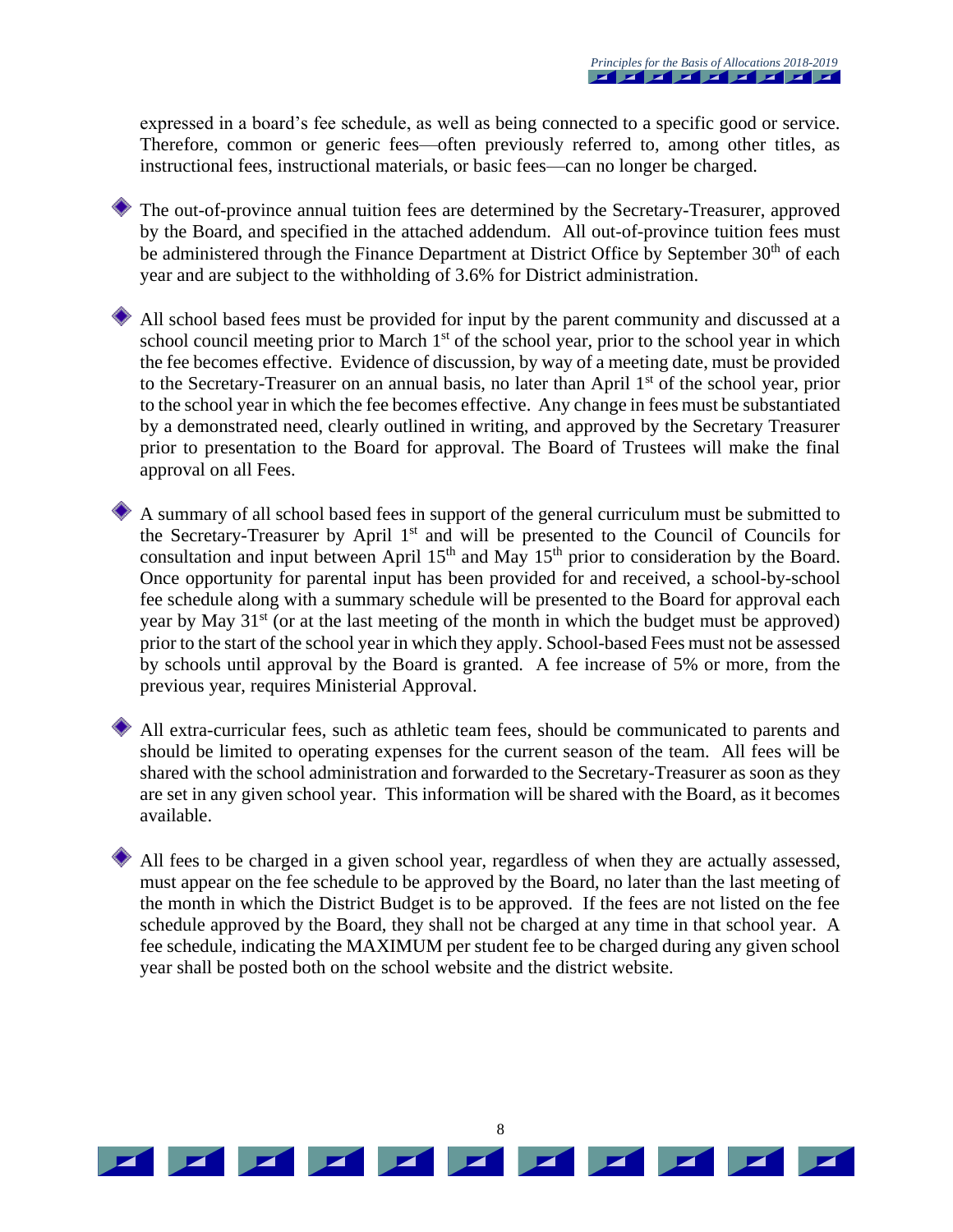#### **OTHER FUNDING**

- Guiding Principles for District funded programming such as the District Catholic Dimension Fund (Youth Ministry), International Baccalaureate Program (IB), Learning Through the Arts Program (LTTA), etc. must meet the following criteria:
	- a) The program or initiative must be supportive of the foundational statements (mission, values and vision) of Greater St. Albert Catholic Schools.
	- b) The primary benefactors of the program or initiative must be the students of Greater St. Albert Catholic Schools.
	- c) The program or initiative is not financially sustainable by a school within the *Principles of the Basis of Allocations to Schools*, as revised from year to year. As a result, consideration may be given under District funded programming to cover costs such as external licensing, exam fees, and/or certification obligations.
	- d) The program or initiative is not part of the funded core and optional curricula of Alberta Education.
	- e) The program or initiative may be established by a directive of the Board of Trustees.
	- f) The program or initiative must serve the common good of the District, even though it may be location specific.
	- g) The program or initiative advances the Three-Year Education Plan of the District, for example, faith formation, special needs programming, gifted education, language learning, and distributed learning.
	- h) Consideration will be given to programs or initiatives that were implemented prior to the determination of the guiding principles and for which the cessation of such programs or initiatives is likely to cause irreparable harm to the integrity of Greater St. Albert Catholic Schools.

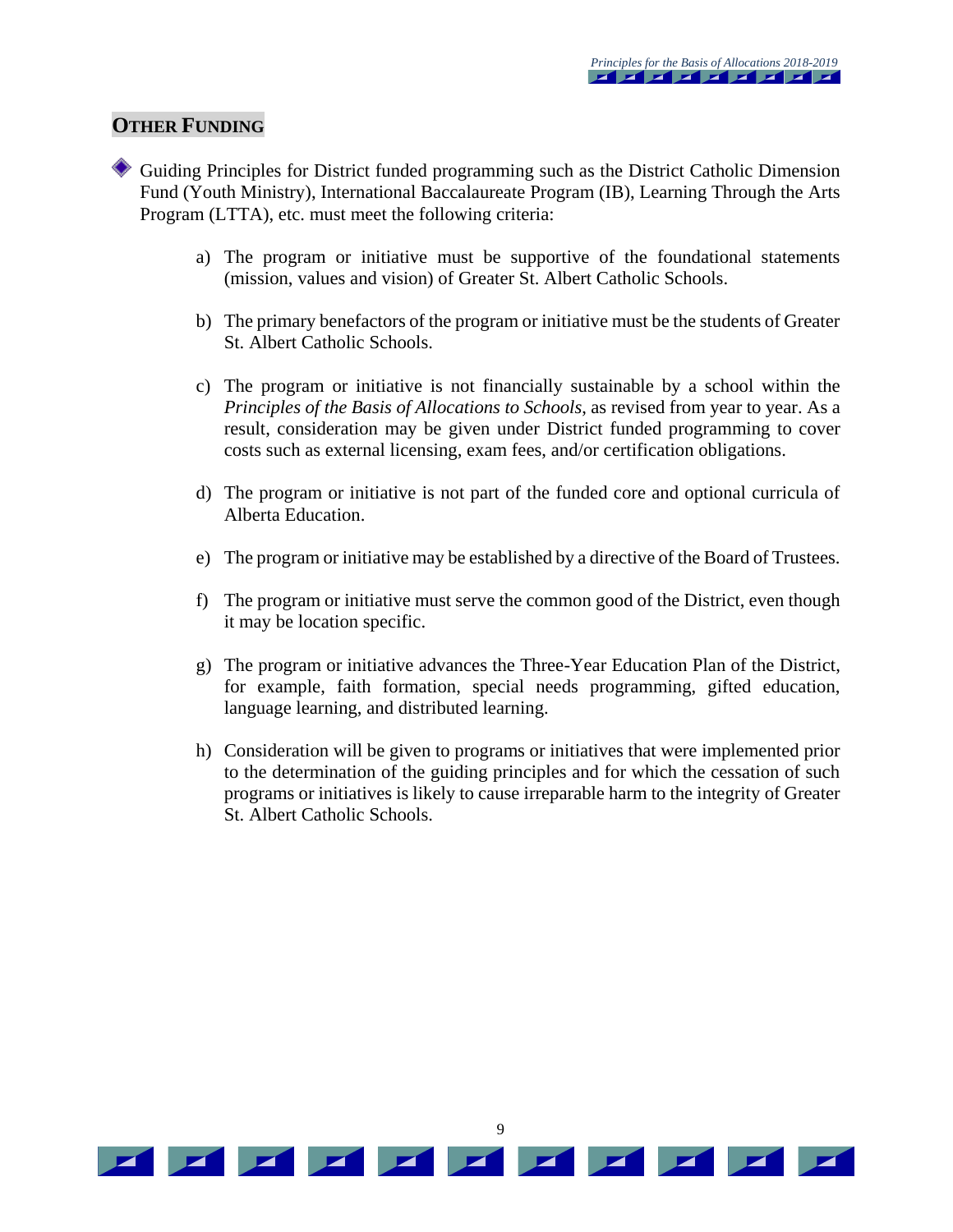| <b>Description</b>                            | 2018-19     |  |
|-----------------------------------------------|-------------|--|
|                                               |             |  |
| <b>ECS</b> Fees                               | \$0.00      |  |
|                                               |             |  |
| <b>Learning Resource Fee</b>                  |             |  |
| (formerly known as Textbook Rental Fee)       |             |  |
| Grade 1 - 6                                   | \$0.00      |  |
| <b>Grade 7 - 9</b>                            | \$0.00      |  |
| Grade 10 - 12                                 | \$0.00      |  |
|                                               |             |  |
| <b>Out-of-Province Tuition Fees per annum</b> |             |  |
| (may be pro-rated monthly)                    |             |  |
| Grade 1 - 12                                  | \$10,750.00 |  |
|                                               |             |  |

# *2018-2019 Fees Addendum*

As a result of *Bill 1 – An Act to Reduce School Fees,* which came into force for 2017-18*,* Boards are no longer able to charge any fees or costs for textbooks, workbooks or photocopying, printing or paper supplies for students funded by Alberta Education.

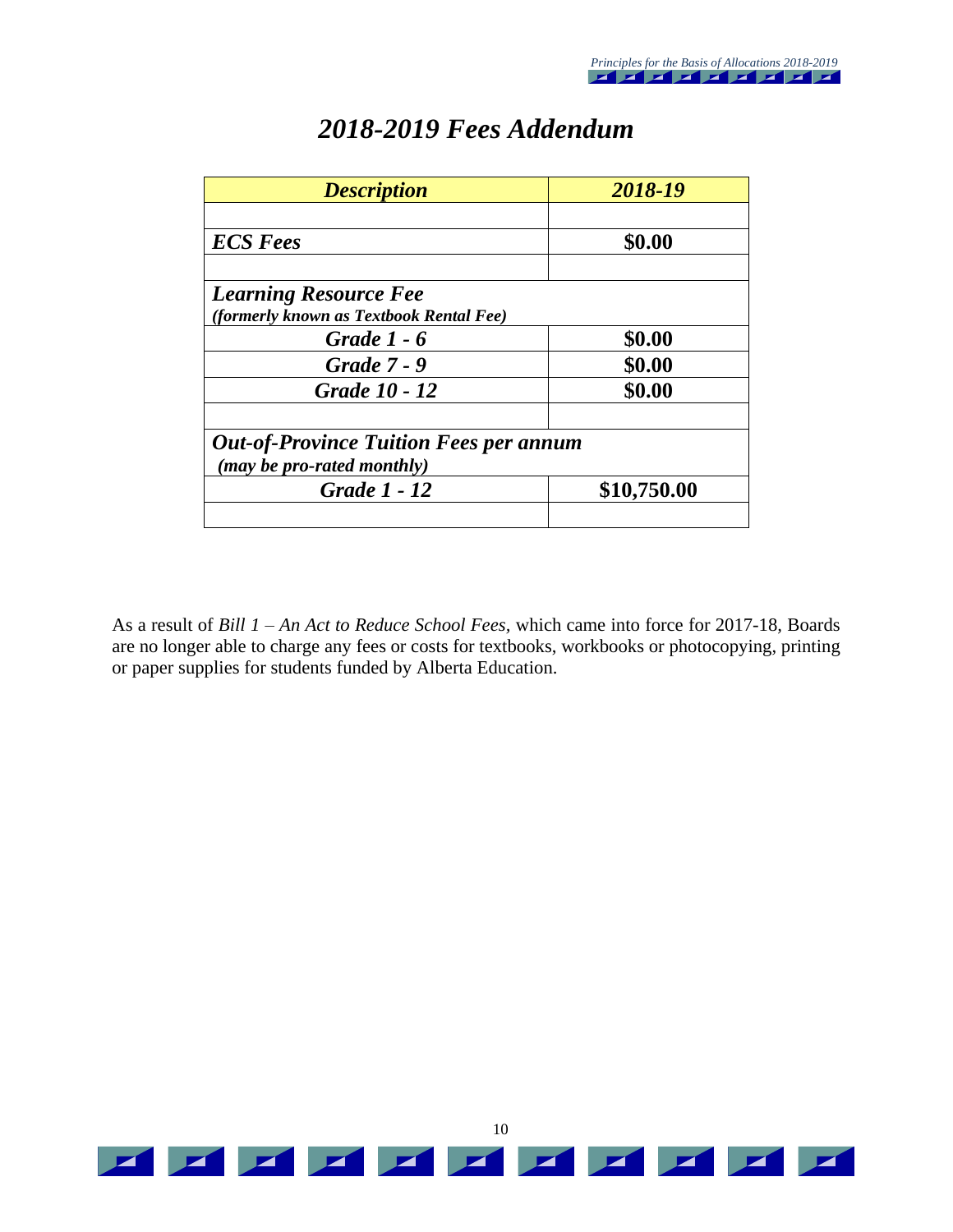| <b>Description</b>                                                                                                              | 2018-19              |  |
|---------------------------------------------------------------------------------------------------------------------------------|----------------------|--|
|                                                                                                                                 |                      |  |
| <b>Board Approved Class Size Standard</b>                                                                                       |                      |  |
| $\textit{ECS}-\textit{Grade}$ 3                                                                                                 | 21.5                 |  |
| Grade 4 – Grade 6                                                                                                               | 26.5                 |  |
| Grade 7 - Grade 9                                                                                                               | <b>28.0</b>          |  |
| Grade 10 – Grade 12                                                                                                             | 31.5                 |  |
|                                                                                                                                 |                      |  |
| <b>Supplies &amp; Services Allocation Rate</b>                                                                                  |                      |  |
| <b>ECS</b> (per student)                                                                                                        | \$115                |  |
| <b>Grade 1 - 6</b>                                                                                                              | \$175                |  |
| <b>Grade 7 - 12</b>                                                                                                             | \$225                |  |
|                                                                                                                                 |                      |  |
| <b>French Immersion Resource Allocation</b>                                                                                     | \$50                 |  |
| (per student: Grade 1-12)                                                                                                       |                      |  |
|                                                                                                                                 |                      |  |
| <b>Dual Track Grade Level FTE Allocation</b>                                                                                    | .15 FTE per grade    |  |
| <b>District Funded Programming (IB &amp; New</b>                                                                                | \$100,000            |  |
| Programs)                                                                                                                       |                      |  |
| Fund For Professional Development, Licensing Fees, additional<br>$assessment$ etc. $-$ to be shared among schools, as assigned. |                      |  |
| <b>Average Teacher Salary &amp; Benefit Allocation</b><br>(subject to change on Sept $30th$ )                                   | $$103,720$ (per FTE) |  |
|                                                                                                                                 |                      |  |
| <b>Learning Commons Allocation</b>                                                                                              | $$57,046$ per site   |  |
| (based on .55 FTE of Average Teacher Salary & Benefit Allocation)                                                               |                      |  |
| <b>Secretarial Allocation</b>                                                                                                   | $$55,948$ (per FTE)  |  |
| Based on Avg of Grid MAX for SOS 1 & SOS II (7 hr/day) for 10.5 mths,<br><i>including Benefits</i>                              |                      |  |

# *2018-2019 School Allocations Addendum*